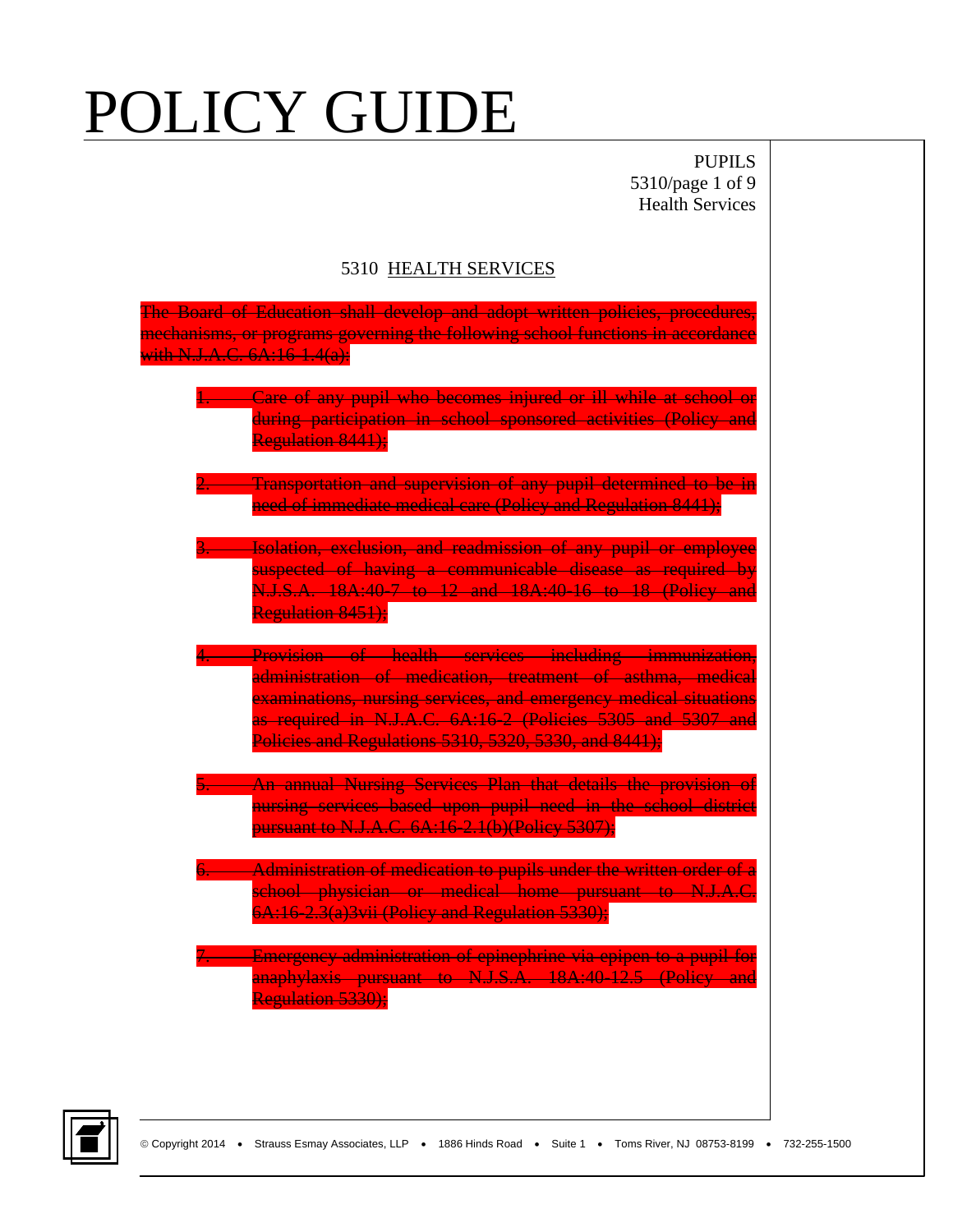PUPILS 5310/page 2 of 9 Health Services

| N.J.S.A. 18A:35-4.8 (Policy and Regulation 5306);                                                                                                                                                                                                                                                                                                                                  | 8. Provision of medical and nursing services to meet requirements for<br>health history, medical examination, and health screening as an<br>alternative for pupils who do not have a medical home or have a<br>religious objection to the required examinations pursuant to                                                             |
|------------------------------------------------------------------------------------------------------------------------------------------------------------------------------------------------------------------------------------------------------------------------------------------------------------------------------------------------------------------------------------|-----------------------------------------------------------------------------------------------------------------------------------------------------------------------------------------------------------------------------------------------------------------------------------------------------------------------------------------|
| N.J.A.C. 6A:16-2.5 (Policy & Regulation 5310);                                                                                                                                                                                                                                                                                                                                     | 9. Provision of nursing services to non-public schools located in the<br>school district as required by N.J.S.A. 18A:40 23 through 31 and                                                                                                                                                                                               |
| <del>5530);</del>                                                                                                                                                                                                                                                                                                                                                                  | 10. Comprehensive substance abuse prevention, intervention, and<br>treatment referral programs pursuant to N.J.S.A. 18A:40A-8<br>through 18 and N.J.A.C. 6A:16 3 and 4 (Policy & Regulation                                                                                                                                             |
| and 9323 and Policy and Regulation 5530); and                                                                                                                                                                                                                                                                                                                                      | 11. Confidentiality related to juvenile justice proceedings pursuant to<br>N.J.S.A. 2A:4A 60 and N.J.A.C. 6A:16-5.4, HIV identifying<br>information pursuant to N.J.S.A. 26:5C 5 et seq., and drug and<br>alcohol use information pursuant to 42 CFR Part 2, N.J.S.A.<br>18A:40A-7.1 through 7.2, and N.J.A.C. 6A:16-3.2 (Policies 8453 |
| 8420.1 through 8420.6).                                                                                                                                                                                                                                                                                                                                                            | 12. School safety plans as required by N.J.A.C. 6A:16-5.1 (Policies<br>and Regulations 7430, 8420, 8431 and 8468 and Regulations                                                                                                                                                                                                        |
| The Board of Education shall develop and adopt policies and procedures that<br>fulfill the rules and regulations of the New Jersey Department of Health and<br>Senior Services, New Jersey Department of Human Services, New Jersey<br>Department of Agriculture, and local boards of health which include the following<br>requirements in accordance with N.J.A.C. 6A:16-1.4(b): |                                                                                                                                                                                                                                                                                                                                         |
| (Policy and Regulation 5320);                                                                                                                                                                                                                                                                                                                                                      | 1. Exclusion of any pupil from the school setting for failure to meet<br>requirements for immunization against communicable disease as<br>required in N.J.A.C. 8:57-4, Immunization of Pupils in School                                                                                                                                 |

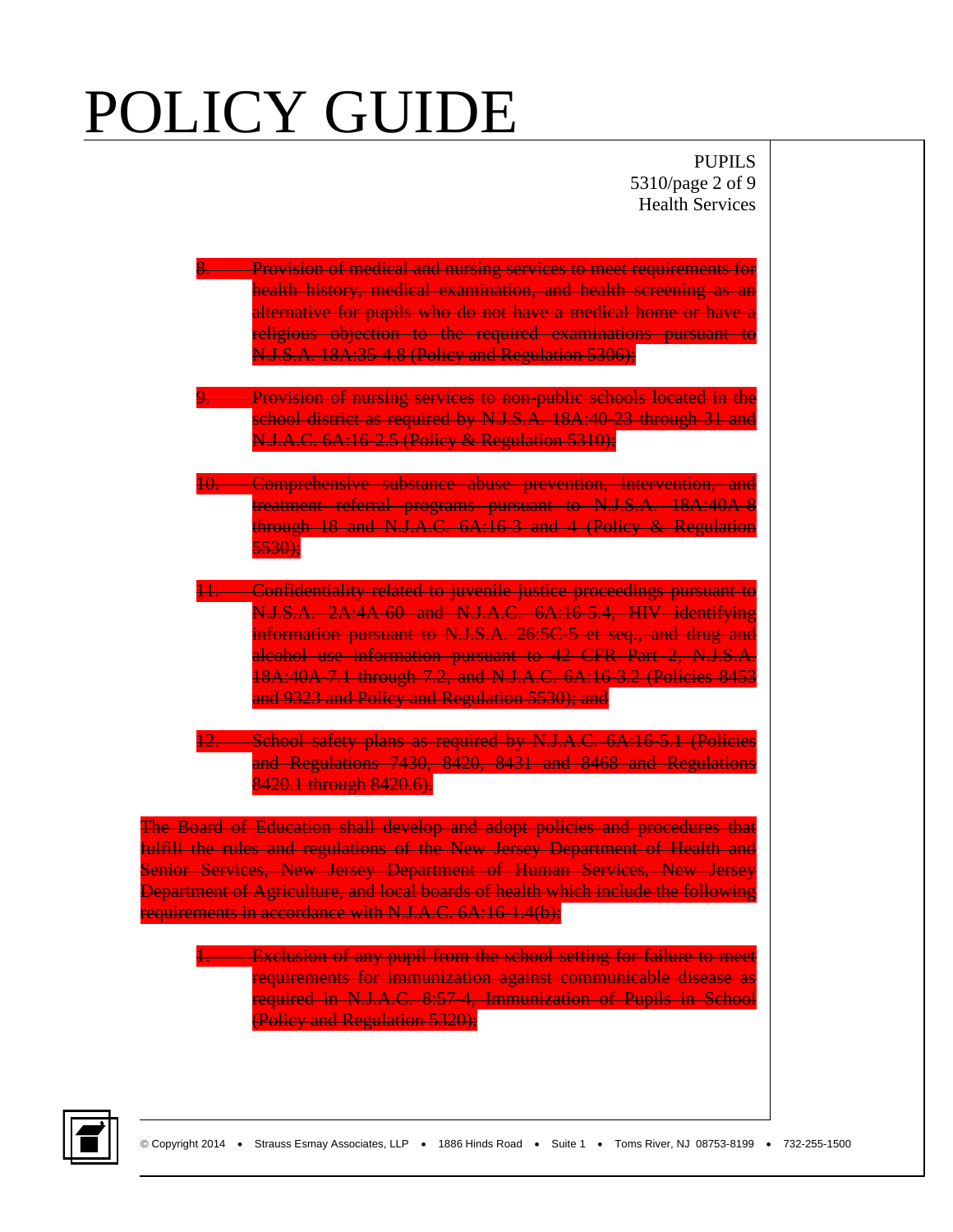PUPILS 5310/page 3 of 9 Health Services

| <b>Exclusion of any person from the school setting if the person has</b> |
|--------------------------------------------------------------------------|
| uncovered weeping skin lesions as required in N.J.A.C. 8:61 2.1.         |
| Attendance at School by Pupils or Adults with HIV Infection              |
| (Policy and Regulation 8451 and Policy 8453);                            |

- **Procedures for sanitation and hygiene when handling blood and** bodily fluids pursuant to N.J.A.C. 8:61-2, Participation and Attendance at School by Individuals with HIV Infection, and conforming to Centers for Disease Control and Prevention guidelines that schools implement universal precautions (Policy and Regulation 8451 and Policy 8453);
- **4. Assurance that any pupil with HIV infection or AIDS or who lives** with or is related to someone with HIV or AIDS is not excluded from general education, transportation services, extra-curricular activities, athletic activities, assigned to home instruction, or classified as eligible for special education for reason of HIV infection pursuant to N.J.A.C. 8:61-2.1 (Policy and Regulation 8451 and Policy 8453);
- **Example 1. Creation of wellness policies pursuant to 7 CFR Parts 210, 215,** 220 and 245 and N.J.A.C. 2:36-1.7, Local School Nutrition Policy (Policy 8505); and

**Ensuring accessibility of the NJ FamilyCare Program for pupils** who are knowingly without medical coverage pursuant to N.J.S.A. 18A:40-34.

When the school district engages in pupil testing, studies, or surveys the Board procedures and materials shall meet the Federal requirements of 20 U.S.C. § 1232h, and N.J.S.A. 18A:36-34, School Surveys, parent(s) or legal guardian(s) consent required before administration in accordance with N.J.A.C. 6A:16-1.4(c)(Policies 2415.05 and 9560).

The Board of Education shall develop and adopt the following written policies, procedures, and mechanisms in accordance with N.J.A.C. 6A:16-2.1(a) for the provision of health, safety, and medical emergency services**,** and **shall** ensure staff members are informed as appropriate:

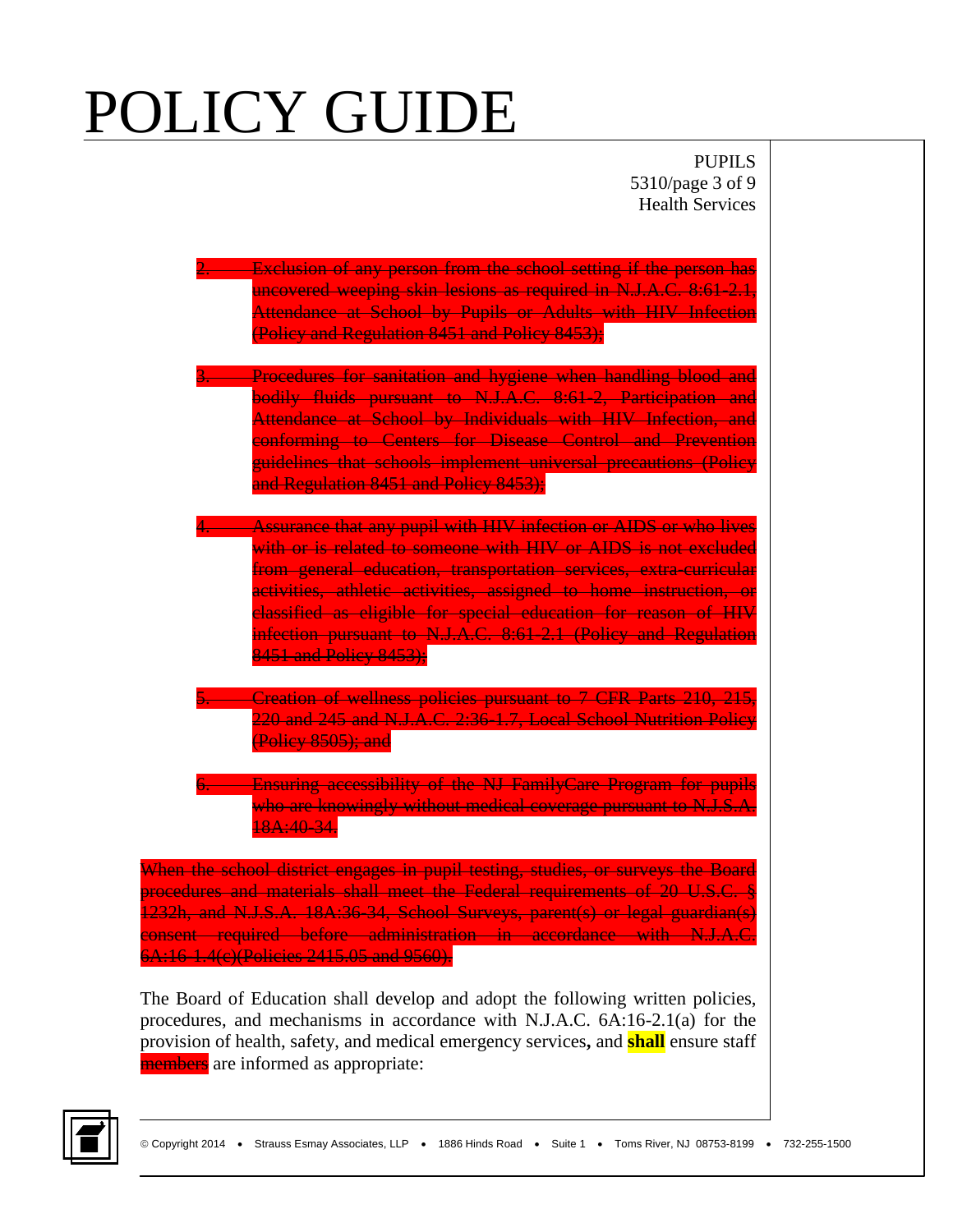PUPILS 5310/page 4 of 9 Health Services

- 1. The review of immunization records for completeness pursuant to N.J.A.C. 8:57-4.1 through 4.20 (Policy and Regulation 5320);
- 2. The administration of medication to **students** pupils in the school setting in accordance with N.J.A.C. 6A:16-2.1(a)2. (Policy and Regulation 5330).**;**
- 3. The review of Do Not Resuscitate (DNR) **o**Orders received from the **student's** pupil's parent(s) or legal guardian(s) or medical home (Policy 5332);
- 4. The provision of health services in emergency situations**,** including:
	- a. The emergency administration of epinephrine via **Epi-pen auto-injector** epipen pursuant to N.J.S.A. 18A:40-12.5 (Policy and Regulation 5330);
	- **b. The emergency administration of glucagon pursuant to N.J.S.A. 18A:40-12.14 (Policy and Regulation 5338);**
	- **c**b. The care of any **student pupil** who becomes injured or ill while at school or **during participation participating** in school-sponsored functions (Policy and Regulation 8441);
	- **de.** The transportation and supervision of any **student pupil** determined to be in need of immediate **medical** care (Policy and Regulation 8441); **and**
	- **e**d. The notification to parent**s**(s) or legal guardian(s) of any **student pupil** determined to be in need of immediate medical care (Policy and Regulation 8441).<sup>2</sup>

**E. The administration of medication for pupils requiring** epinephrine (Policy and Regulation 5330).

5. The treatment of asthma in the school setting in accordance with **the provisions of** N.J.A.C.  $6A:16-2.1(a)5$  (Policy 5335):

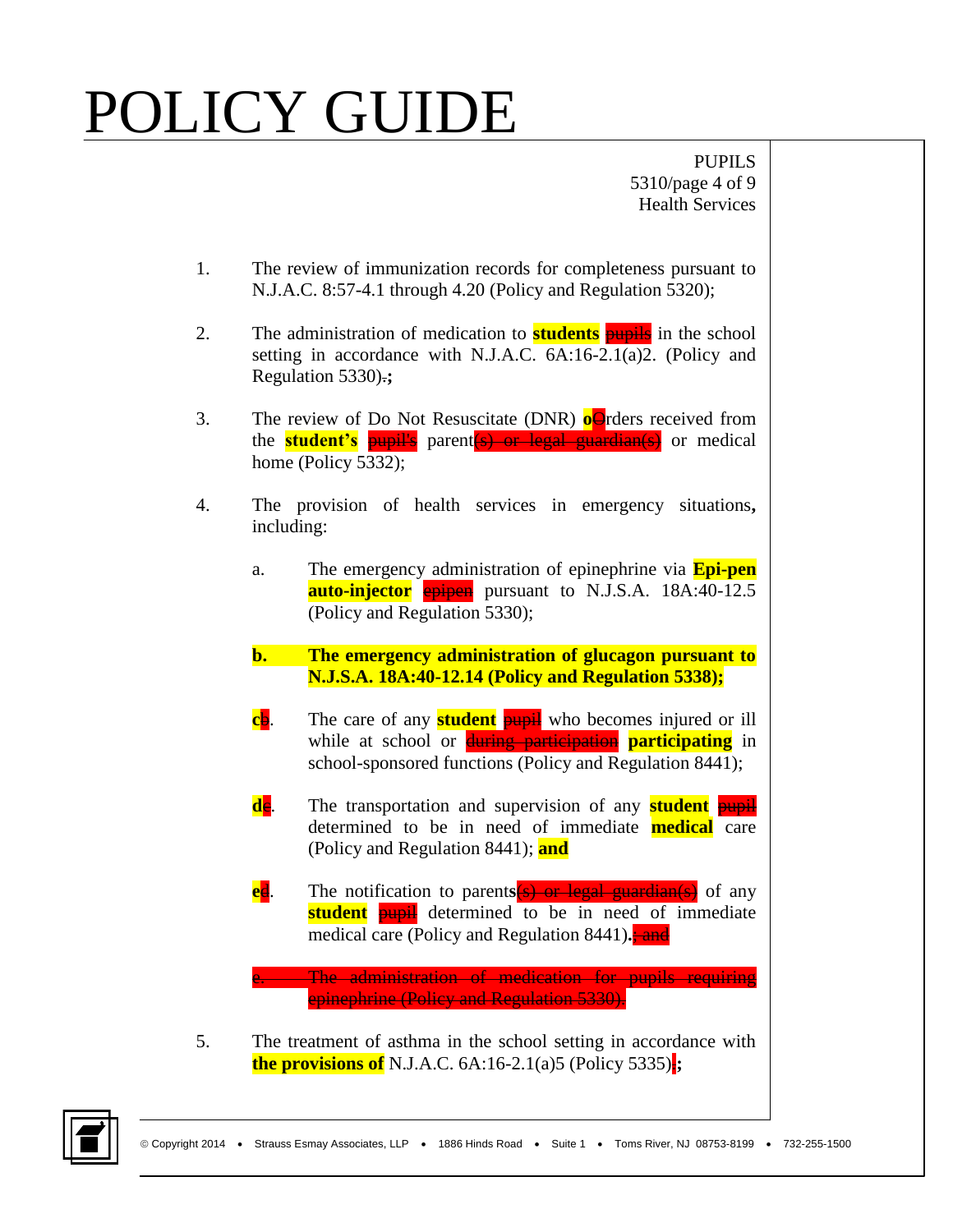PUPILS 5310/page 5 of 9 Health Services

- 6. The administration of **student** pupil medical examinations, pursuant to N.J.S.A. 18A:40-4, N.J.S.A. 18A:35-4.8, and N.J.A.C. 6A:16-2.2 (Policy and Regulation 5310);
- 7. **Utilization of** Procedures for sanitation and hygiene when handling blood and bodily fluids pursuant to N.J.A.C.  $\frac{8:61-1.1(f)}{2}$ **12:100-4.2, Safety and Health Standards for Public Employees,** and in compliance with **29 CFR 1910.1030, Public Employees Occupational Safety and Health Program (PEOSH) Bloodborne Pathogens Standards;** the Centers for Disease Control and Prevention's guidelines which advise that schools implement universal precautions titled Universal Precaution for Prevention of Transmission of HIV and Other Bloodborne Infections (1987, updated 1996), incorporated herein by reference, as amended and supplemented, which is available from the Centers for Disease Control and Prevention, Division of Healthcare Quality Promotion, 1600 Clifton Road, Atlanta, GA 30333 (Policy and Regulation 7420); and
- 8. Provision of nursing services to nonpublic schools located in the school district as required by N.J.S.A. 18A:40-23 et seq. and N.J.A.C. 6A:16-2.5 (Policy and Regulation 5306).**;**
- **9. Self-administration of medication by a student for asthma or other potentially life-threatening allergic reaction pursuant to N.J.S.A. 18A:40-12.3, 12.5, and 12.6, and the self-management and care of a student's diabetes as needed pursuant to N.J.S.A. 18A:40-12.15;**
- **10. Development of an individual healthcare plan and individualized emergency healthcare plan for students with chronic medical conditions, including diabetes, asthma, and life-threatening allergies, requiring special health services in accordance with N.J.S.A. 18A:40-12.11.c, 12.12, 12.13, and 12.15; and N.J.A.C. 6A:16-2.3(b)3xii; and**
- **11. Management of food allergies in the school setting and the emergency administration of epinephrine to students for anaphylaxis pursuant to N.J.S.A. 18A:40-12.6a through 12.6d.**

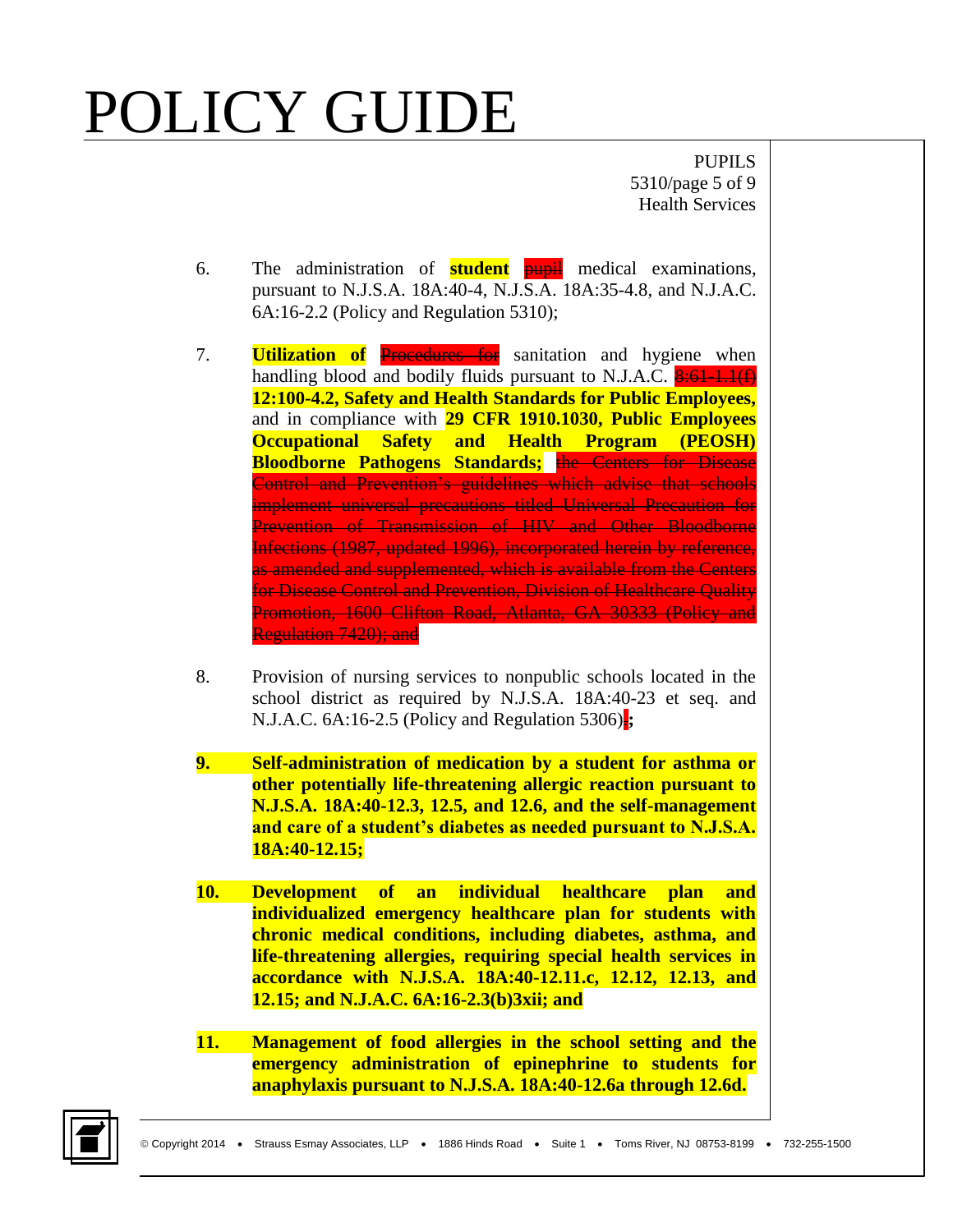PUPILS 5310/page 6 of 9 Health Services

**The Board of Education shall annually adopt the school district's nursing services plan at a regular meeting.**

The Board of Education shall **comply with** provide the **following required** health services as **required outlined** in N.J.A.C. 6A:16-2.2 as indicated below:

- 1. Immunization records shall be reviewed and updated annually pursuant to N.J.A.C. 8:57-4.1 through **4.24** 4.16.
- 2. A Building Principal or designee shall not knowingly admit or retain in the school building any **student** pupil whose parent (s) or legal guardian(s) has not submitted acceptable evidence of the child's immunization, according to the schedule specified in N.J.A.C. 8:57-4, Immunization of Pupils in School.
- 3. The school district shall perform tuberculosis tests on **students pupils** using methods required by and when specifically directed to do so by the New Jersey Department of Health and Senior **Services**, based upon the incidence of tuberculosis or reactor rates in specific communities or population groups pursuant to N.J.S.A. 18A:40-16.
- 4. The school district shall immediately report **by telephone to the health officer of the jurisdiction in which the school is located** any communicable diseases that are identified as reportable pursuant to N.J.A.C. 8:57-1, whether confirmed or presumed $\rightarrow$ telephone to the health officer of the jurisdiction in which the school is located.
- 5. Each school in the district shall have and maintain for the care of **students pupils** at least one nebulizer in the office of the school nurse or a similar accessible location pursuant to N.J.S.A. 18A:40-12.7.
- 6. Each **student** pupil medical examination shall be conducted at the medical home of the **student pupil**. If a **student pupil** does not have a medical home, the school district shall provide the this examination at the school physician's office or other comparably equipped facility **pursuant to N.J.S.A. 18A:40-4**.

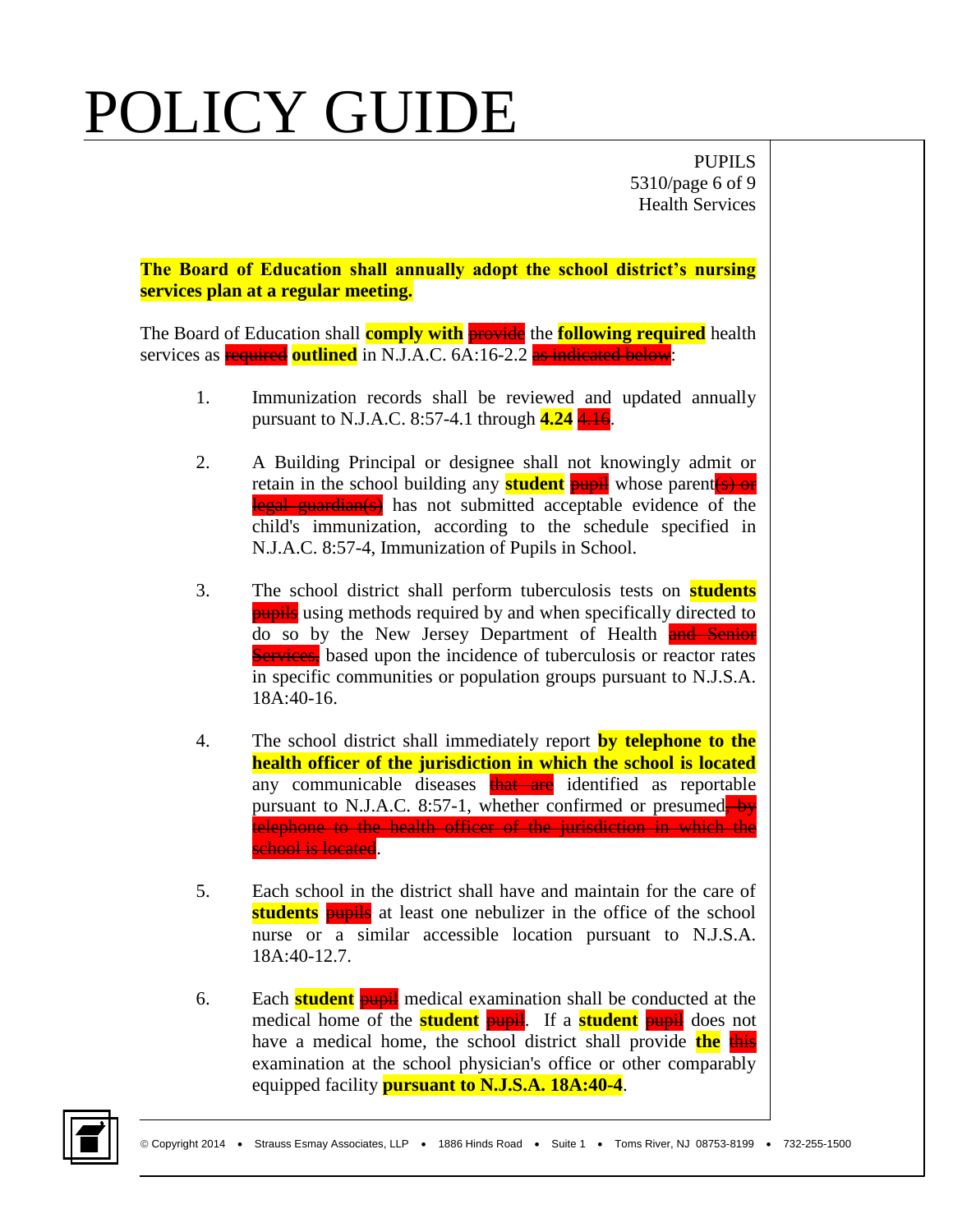PUPILS 5310/page 7 of 9 Health Services

**EXECUTE:** For the purpose of the physical examination required prior to participation on a school-sponsored interscholastic athletic team or squad for pupils enrolled in any of the grades six to twelve in accordance with N.J.A.C. 6A:16-2.2(h)1, the pupil's parent(s) or legal guardian(s) may choose either the school physician or their own private physician.

**b.** A full report of the examination shall be maintained as part of the pupil's health record.

- 7. The findings of **the** medical examinations as required under 8. below shall **be documented on a form that is approved by the Commissioner of Education and shall** include the following components:
	- a. Immunizations pursuant to N.J.A.C. 8:57-4.1 through **4.24** 4.16;
	- b. Medical history**,** including allergies, past serious illnesses, injuries, and operations, medications, and current health problems;
	- c. Health screenings including height, weight, hearing, blood pressure, and vision; and
	- d. Physical examinations.
- 8. The school district shall ensure that **students** pupils receive medical examinations **in accordance with N.J.A.C. 6A:16-2.2(f) and 6. above and**:
	- a. Prior to participation on a school-sponsored interscholastic athletic team or **intramural athletic team or** squad for **students pupils** enrolled in any of the grades six to twelve in accordance with N.J.A.C. 6A:16-2.2(h)1;
	- b. Upon enrollment **in**  $\frac{in}{10}$  school in accordance with N.J.A.C. 6A:16-2.2(h)2;

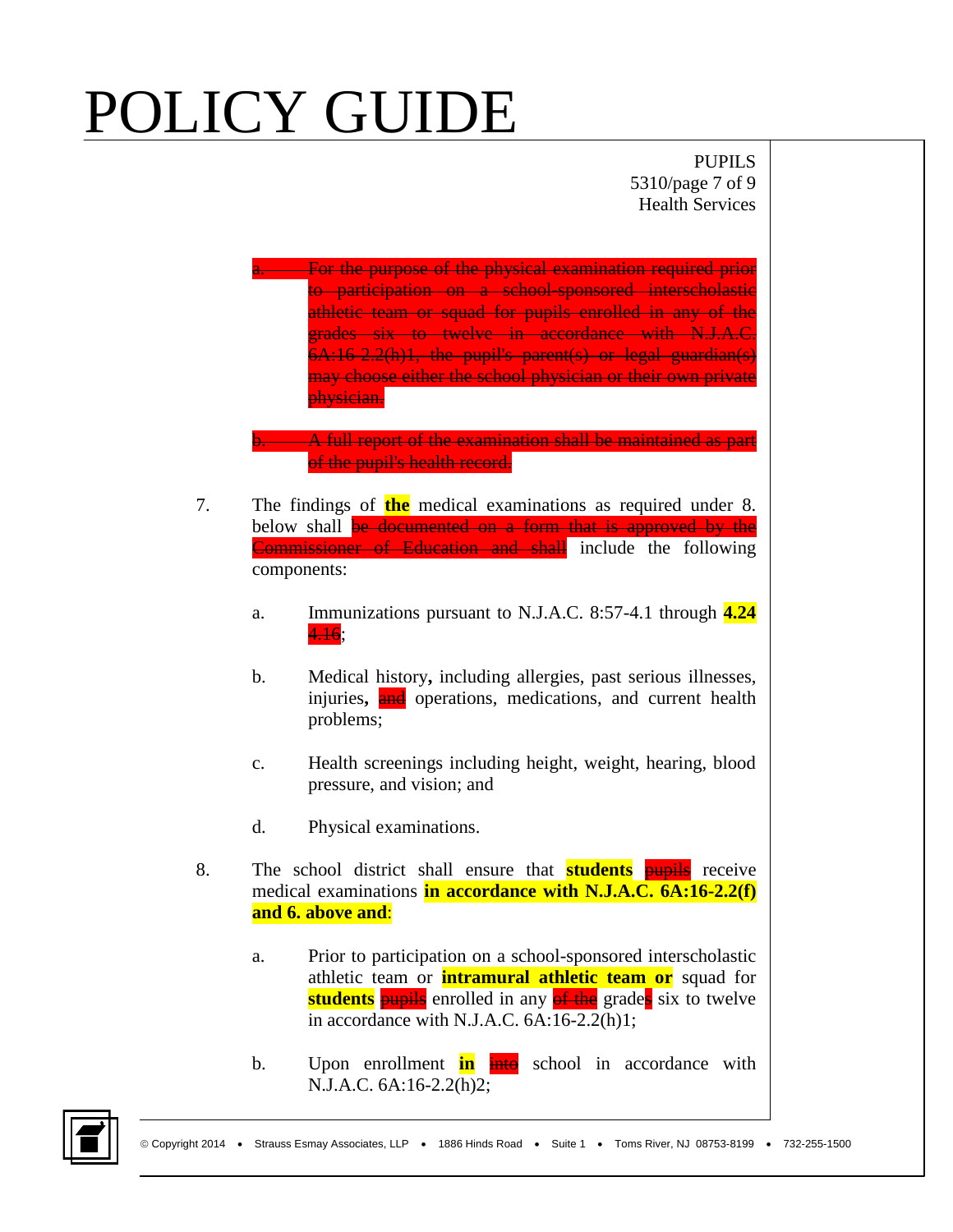PUPILS 5310/page 8 of 9 Health Services

- c. When applying for working papers in accordance with N.J.A.C. 6A:16-2.2(h)3;
- d. For the purposes of the comprehensive Child Study Team evaluation pursuant to N.J.A.C. 6A:14-3.4 in accordance with N.J.A.C. 6A:16-2.2(h)4; and
- e. When the pupil **a student** is suspected of being under the influence of alcohol or controlled dangerous substances, pursuant to N.J.S.A. 18A:40A-12 and N.J.A.C. 6A:16-4.3 in accordance with N.J.A.C. 6A:16-2.2(h)5.
- 9. The Board of Education shall make accessible information regarding the N**ew** J**ersey** FamilyCare Program for pupils **to students** who are knowingly without medical coverage pursuant to N.J.S.A. 18A:40-34.
- 10. Information concerning a **student's** pupil's HIV/AIDS status shall not be required as part of the medical examination or health history pursuant to N.J.S.A. 26:5C-1 et seq.
- 11. The **Board of Education** school nurse shall ensure that **students** pupils receive health screenings as outlined **in N.J.A.C. 6A:16-2.2(k).** below in accordance with New Jersey Department of Education Health Service Guidelines:

**A.** Screening for height, weight, and blood pressure shall be conducted annually for each pupil in Kindergarten through erade twelve.

**Screening for visual acuity shall be conducted biennially** for pupils in Kindergarten through grade ten.

**C.** Screening for auditory acuity shall be conducted annually for pupils in Kindergarten through grade three and in grade**s** seven and eleven pursuant to N.J.S.A. 18A:40-4.

d. Screening for scoliosis shall be conducted biennially for pupils between the ages of ten and eighteen pursuant to N.J.S.A. 18A:40-4.3.